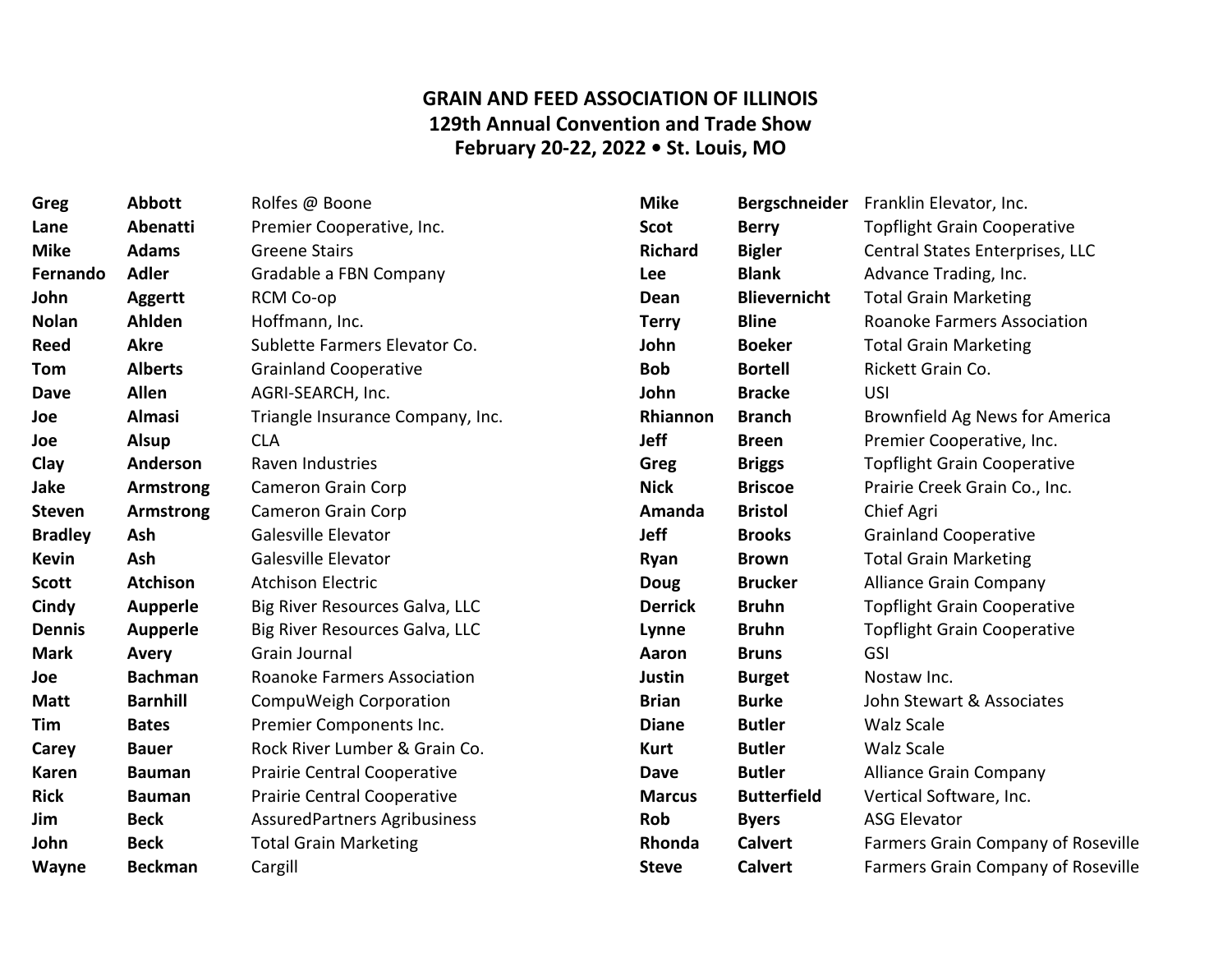| Jeff            | Camp              | Safe Grain/Maxi-Tronic, Inc.                 | Rafael          | <b>Delgado</b>    | <b>GROWMARK Commercial Construction</b> |
|-----------------|-------------------|----------------------------------------------|-----------------|-------------------|-----------------------------------------|
| Joe             | Campen            | <b>Roanoke Farmers Association</b>           | Kyla            | <b>DeOrnellas</b> | <b>Heiress Promotions</b>               |
| Julie           | <b>Cantrell</b>   | Dearwester Grain Services, Inc.              | Ron             | <b>DeOrnellas</b> | <b>Heiress Promotions</b>               |
| Evan            | <b>Carls</b>      | RCM Co-op                                    | Jim             | <b>Deters</b>     | <b>Total Grain Marketing</b>            |
| <b>Ashley</b>   | Caron             | Dearwester Grain Services, Inc.              | <b>Scott</b>    | <b>DeVries</b>    | Maplehurst Farms, Inc.                  |
| <b>Jeff</b>     | Carpenter         | <b>StoneX</b>                                | Dan             | <b>Dickinson</b>  | Kyle Erwin Construction                 |
| <b>Brett</b>    | <b>Caulkins</b>   | Vertical Software, Inc.                      | <b>Denise</b>   | <b>Docherty</b>   | Western Grain Marketing, LLC            |
| <b>Scott</b>    | Chant             | Safe Grain/Maxi-Tronic, Inc.                 | <b>Scott</b>    | <b>Docherty</b>   | Western Grain Marketing, LLC            |
| <b>Duane</b>    | Chaon             | Prairie Land Millwright Services, Inc.       | <b>Doug</b>     | <b>Donner</b>     | <b>Ruff Brothers Grain Company</b>      |
| Coleman         | <b>Charles</b>    | Koehl Bros                                   | <b>Jennifer</b> | Down              | FS GRAIN, LLC                           |
| <b>Doug</b>     | <b>Childers</b>   | <b>ADM Grain Company</b>                     | <b>Dustin</b>   | <b>Drake</b>      | Drake Inc.                              |
| Reid            | Clary             | <b>AssuredPartners Agribusiness</b>          | <b>Riley</b>    | <b>Duckworth</b>  | <b>Illinois Association FFA</b>         |
| Angela          | <b>Collier</b>    | Midwest Energy Alliance, LLC                 | <b>Blake</b>    | <b>Ducote</b>     | <b>EXTRON AgTECT</b>                    |
| John            | Cook              | Farmers Grain Company of Roseville           | <b>Blake</b>    | <b>Duden</b>      | AGI                                     |
| <b>Michelle</b> | Cooney            | Illinois State University                    | Chad            | <b>Dudley</b>     | <b>GROWMARK Commercial Construction</b> |
| <b>Deb</b>      | Coontz            | Grain Journal                                | <b>Eric</b>     | <b>Dunn</b>       | <b>LCDM Corp</b>                        |
| <b>Andrew</b>   | <b>Craig</b>      | Hudson Grain Co., Inc.                       | <b>Rick</b>     | <b>Eades</b>      | Central Illinois Scale Co.              |
| <b>Jeff</b>     | <b>Cravens</b>    | GSI                                          | Phil            | <b>Endress</b>    | <b>Macon Construction</b>               |
| Paul            | Crombie           | <b>Elkhart Grain Company</b>                 | Jim             | <b>English</b>    | Gardiner + Company CPAs                 |
| <b>Doug</b>     | Cropp             | Premier Cooperative, Inc.                    | Anjie           | Erbsen            | <b>Compeer Financial</b>                |
| James           | Crosby            | Tick Tock Energy, Inc.                       | <b>Connor</b>   | Erbsen            | Iowa State University                   |
| Adam            | <b>Crutchley</b>  | Hasselberg Grebe Snodgrass Urban & Wentworth | Kent            | <b>Erhardt</b>    | CoBank                                  |
| Aaron           | <b>Curtis</b>     | MID-CO COMMODITIES, INC.                     | <b>Bart</b>     | Ericson           | McNabb Grain Co.                        |
| Joe             | <b>Daniels</b>    | Danvers Farmers Elevator Co.                 | Louie           | <b>Ervin</b>      | Latham, Ervin, Vognsen & Associates     |
| J.B.            |                   | Daughenbaugh Alliance Grain Company          | <b>Todd</b>     | <b>Etheridge</b>  | <b>CLA</b>                              |
| Amanda          | Day               | <b>Maplehurst Farms</b>                      | <b>Mike</b>     | <b>Etienne</b>    | <b>CHS Elburn</b>                       |
| <b>Scott</b>    | Day               | Maplehurst Farms, Inc.                       | <b>Tyler</b>    | <b>Fabrizius</b>  | <b>CHS Elburn</b>                       |
| Leland          | Dean              | DeLand Farmers Co-op Grain                   | Sara            | Fahrenholtz       | <b>ADM Grain Company</b>                |
| <b>Ashley</b>   | <b>Dearwester</b> | Dearwester Grain Services, Inc.              | Levi            | <b>Farrell</b>    | FSS Inc.                                |
| <b>Matt</b>     | <b>Dearwester</b> | Dearwester Grain Services, Inc.              | Phil            | <b>Farrell</b>    | <b>CHS Elburn</b>                       |
| <b>Nick</b>     | <b>Dearwester</b> | Dearwester Grain Services, Inc.              | <b>Steve</b>    | <b>Feeney</b>     | Prairie Central Cooperative             |
| Cory            | <b>Deckard</b>    | <b>Roanoke Farmers Association</b>           | Calla           | Fehr              | <b>Roanoke Farmers Association</b>      |
| <b>Jeffrey</b>  | <b>Decker</b>     | <b>Grain Handling Safety Council</b>         | Anthony         | <b>Finke</b>      | Chief Agri                              |
| Kim             | <b>Decker</b>     | <b>Grain Handling Safety Council</b>         | <b>Craig</b>    | <b>Fiorito</b>    | Sikich, LLP                             |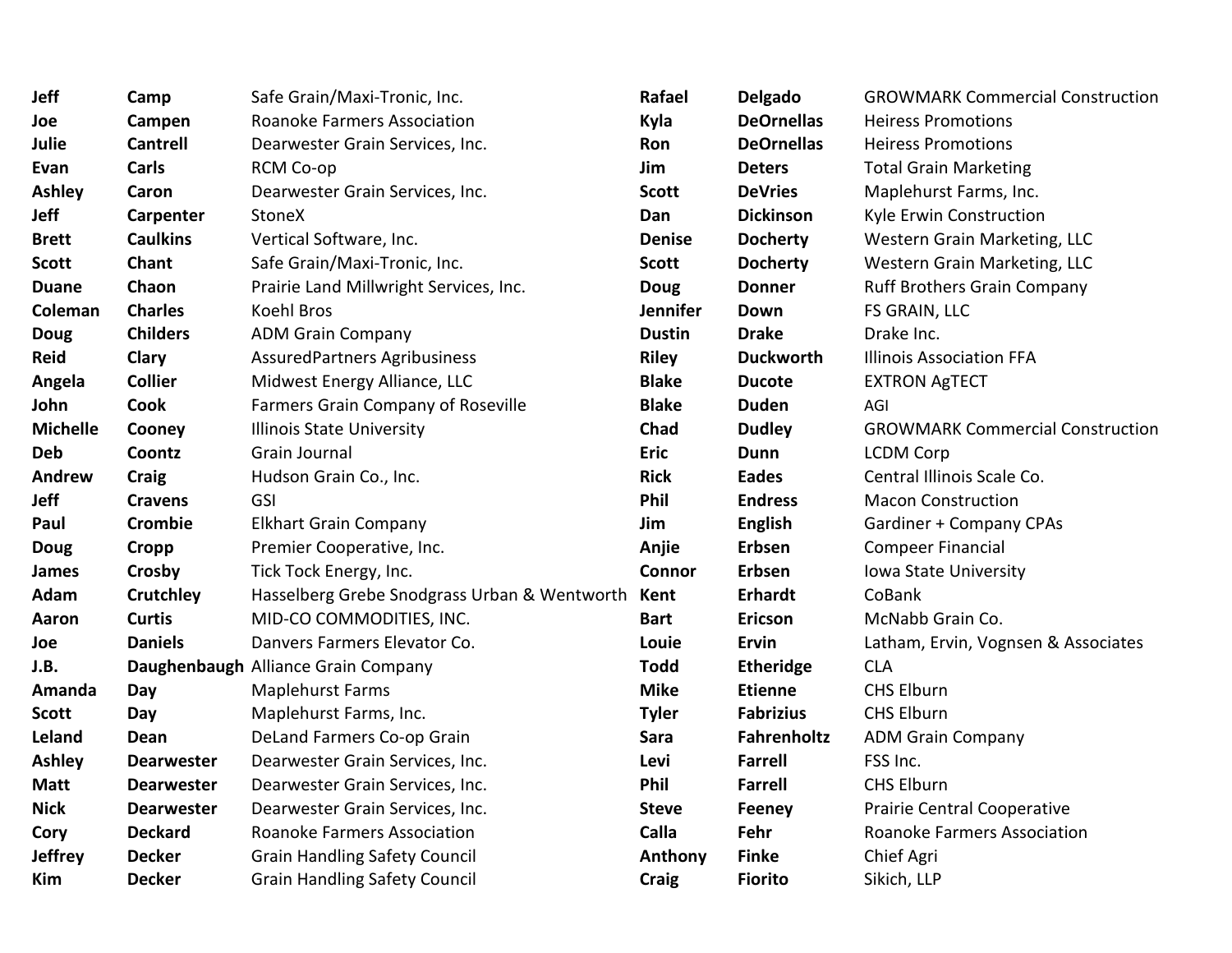| Jeff            | <b>Fjelstul</b>  | Valley View Agri                             | <b>Kurt</b>    | <b>Harris</b>      | CoBank                              |
|-----------------|------------------|----------------------------------------------|----------------|--------------------|-------------------------------------|
| Lori            | <b>Flach</b>     | <b>Total Grain Marketing</b>                 | <b>Kevin</b>   | Hartkemeyer        | Top Ag Cooperative, Inc.            |
| <b>Nick</b>     | <b>Flynn</b>     | <b>Automated Electric and Service</b>        | Reyne          | Hartkemeyer        | Top Ag Cooperative, Inc.            |
| <b>Jeff</b>     | <b>Fortuna</b>   | <b>LCDM Corp</b>                             | Jim            | Harvey             | Triangle Insurance Company, Inc.    |
| Ryan            | Fox              | Central Illinois Scale Co.                   | <b>Troy</b>    | <b>Hasselbring</b> | Cissna Park Coop                    |
| <b>Brad</b>     | Fryburger        | Southern IL Scale                            | <b>Mark</b>    | Heil               | Prairie Central Cooperative         |
| Ben             | <b>Fuller</b>    | AgVision                                     | <b>Austin</b>  | Heim               | Marquis Grain Inc. - Hennepin, IL   |
| <b>Christie</b> | Gajewski         | Top Ag Cooperative, Inc.                     | <b>Nick</b>    | Hejna              | <b>AssuredPartners Agribusiness</b> |
| Tom             | <b>Garringer</b> | Premier Components Inc.                      | <b>Mike</b>    | Henderson          | <b>Total Grain Marketing</b>        |
| Shawn           | Gearhart         | <b>Brock Grain Systems</b>                   | <b>Eric</b>    | Henlon             | <b>Specialized Coatings</b>         |
| Lance           | Gehlbach         | <b>Grainland Cooperative</b>                 | <b>Brandt</b>  | <b>Henness</b>     | Consolidated Grain & Barge Co.      |
| <b>Duane</b>    | Geiger           | <b>Warrior MFG</b>                           | <b>Michael</b> | <b>Herzog</b>      | Rumbold & Kuhn, Inc.                |
| Warren          | <b>Gerdes</b>    | Grain Flo, Inc.                              | Jeany          | <b>Hesse</b>       | Raven Industries                    |
| Sam             | Germer           | Safety Made Simple, LLC                      | <b>Brian</b>   | <b>Hettel</b>      | FS GRAIN, LLC                       |
| Don             | Giamanco         | Metro Contract Services Corp.                | <b>B. J.</b>   | <b>Hilton</b>      | Midwest Energy Alliance, LLC        |
| <b>Matt</b>     | Giarelli         | Gradable a FBN Company                       | Alan           | Hingson            | Heritage Grain Cooperative          |
| <b>Steve</b>    | Ginter           | Sukup Manufacturing Co.                      | Paula          | Hingson            | Heritage Grain Cooperative          |
| <b>Tracy</b>    | Gordon           | <b>Sioux Steel Company</b>                   | John           | <b>Hinrichs</b>    | Prairie Creek Grain Co., Inc.       |
| <b>Brent</b>    | Graham           | Rumbold & Kuhn, Inc.                         | Jesse          | Hinshaw            | Prairie Central Cooperative         |
| <b>Steve</b>    | Granzow          | FSS Inc.                                     | <b>Matt</b>    | Hinshaw            | <b>Prairie Central Cooperative</b>  |
| Jim             | Grebe            | Hasselberg Grebe Snodgrass Urban & Wentworth | Cary           | Hinton             | <b>Topflight Grain Cooperative</b>  |
| <b>Jeff</b>     | <b>Grider</b>    | <b>Alliance Grain Company</b>                | Jaki           | Hinton             | <b>Topflight Grain Cooperative</b>  |
| <b>Dave</b>     | <b>Griffiths</b> | Consolidated Grain & Barge Co.               | <b>Darin</b>   | <b>Hofbauer</b>    | <b>Compeer Financial</b>            |
| Glen            | Grimm            | Constellation                                | Justin         | Hofstetter         | C-TEC AG                            |
| Pennie          | Groezinger       | Pearl City Elevator                          | John           | Hogan              | Heritage Grain Cooperative          |
| <b>Diane</b>    | Gustafson        | Ludlow Cooperative Elevator Co.              | Jake           | <b>Holmes</b>      | Tapco, Inc.                         |
| Roger           | Gustafson        | Ludlow Cooperative Elevator Co.              | Bo             | Holsapple          | <b>Total Grain Marketing</b>        |
| Cole            | <b>Halbleib</b>  | <b>EXTRON AgTECT</b>                         | Kim            | Holsapple          | <b>Total Grain Marketing</b>        |
| Renae           | <b>Halverson</b> | <b>CHS Elburn</b>                            | Ryan           | <b>Horsfield</b>   | Gavilon Grain, LLC                  |
| <b>Spencer</b>  | <b>Hammer</b>    | Software Solutions Integrated, LLC           | <b>Dave</b>    | Horton             | Sukup Manufacturing Co.             |
| <b>Mike</b>     | Harmon           | <b>CHS Elburn</b>                            | <b>Sumer</b>   | Horton             | <b>Greene Stairs</b>                |
| <b>Scott</b>    | <b>Harris</b>    | Harris Companies, Inc.                       | Andrew         | <b>Huber</b>       | Triangle Insurance Company, Inc.    |
| <b>Stan</b>     | <b>Harris</b>    | Harris Companies, Inc.                       | <b>Mike</b>    | <b>Huber</b>       | Bradfordton Co-op Assn., Inc.       |
| John            | <b>Harris</b>    | <b>Alliance Grain Company</b>                | Justin         | <b>Huff</b>        | University of Illinois              |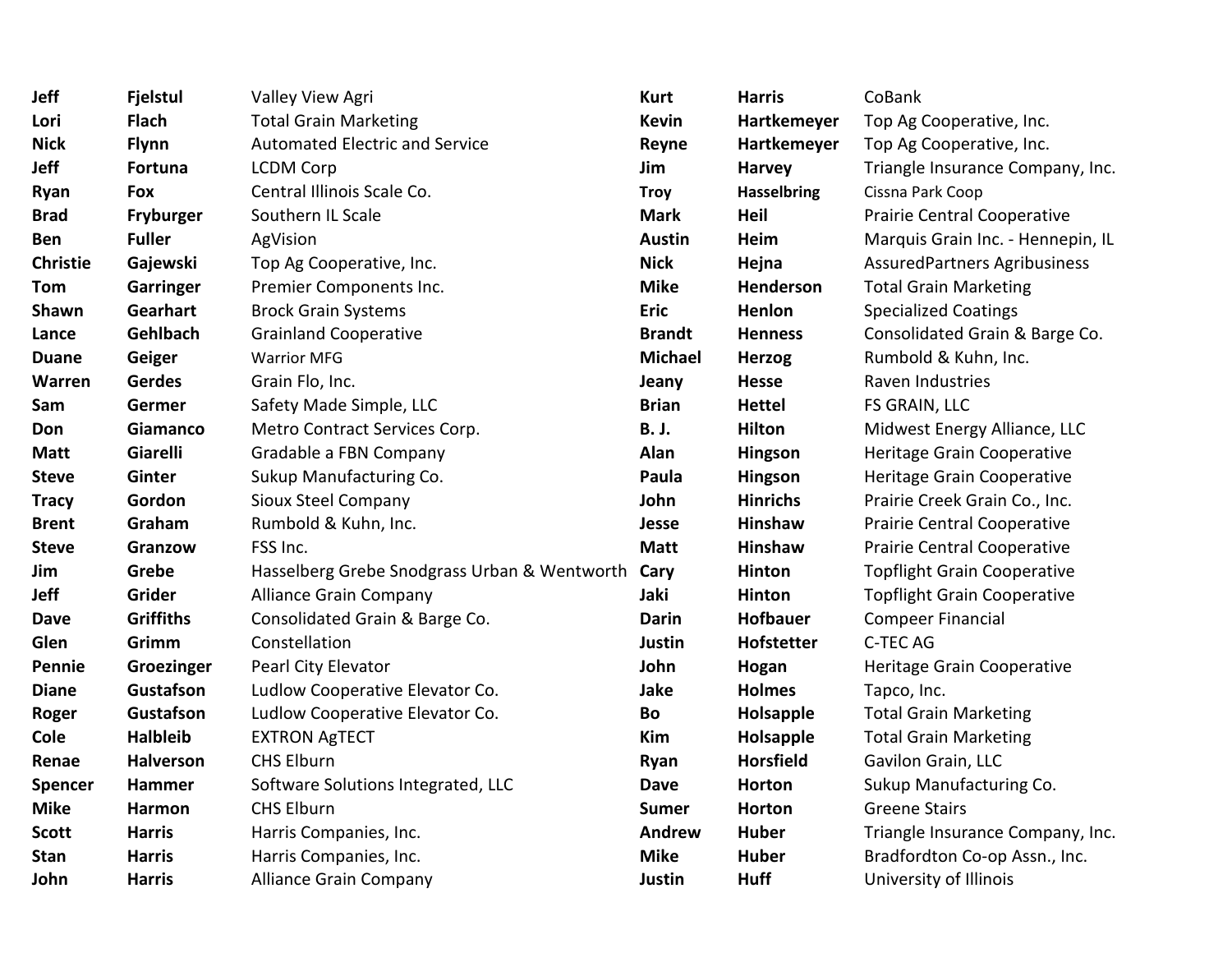| Janae          | <b>Hughes</b>     | Dunbar, Breitweiser & Co., LLP                 | Jim            | Klokkenga       | <b>Grainland Cooperative</b>            |
|----------------|-------------------|------------------------------------------------|----------------|-----------------|-----------------------------------------|
| <b>Steve</b>   | <b>Huisinga</b>   | DeLand Farmers Co-op Grain                     | Ben            | <b>Knapp</b>    | Dunbar, Breitweiser & Co., LLP          |
| <b>C.P.</b>    | <b>Hunt</b>       | <b>Fairbanks Scales</b>                        | <b>Robert</b>  | Knudsen         | <b>Fairbanks Scales</b>                 |
| <b>Tony</b>    | <b>Ielase</b>     | Farmers Grain Co. of Dorans                    | <b>Jake</b>    | <b>Koester</b>  | <b>Atchison Electric</b>                |
| <b>Mike</b>    | Jackson           | <b>Grainland Cooperative</b>                   | Adam           | Kohlmann        | <b>CIH</b>                              |
| <b>Spencer</b> | Janssen           | Litchfield Farmers Grain & Livestock Co., Inc. | <b>Brady</b>   | <b>Kovarik</b>  | <b>Bushel</b>                           |
| <b>Brennan</b> | Jensen            | M & M Service Company                          | <b>Kyle</b>    | <b>Kowalski</b> | <b>GROWMARK Commercial Construction</b> |
| Dana           | Johnson           | McPherson Concrete Storage Systems             | <b>Dave</b>    | <b>Kunken</b>   | RCM Co-op                               |
| <b>Dub</b>     | Johnson           | McPherson Concrete Storage Systems             | <b>Brian</b>   | <b>Kunz</b>     | Top Ag Cooperative, Inc.                |
| John "JJ"      | Johnson           | <b>Topflight Grain Cooperative</b>             | Lynn           | <b>Kunz</b>     | Top Ag Cooperative, Inc.                |
| Kyle           | Johnson           | <b>Topflight Grain Cooperative</b>             | Jake           | Lamb            | <b>Brock Grain Systems</b>              |
| <b>Scott</b>   | Johnson           | Northern Partners Coop                         | Rodney         | Landau          | <b>Alliance Grain Company</b>           |
| <b>Tracy</b>   | Johnson           | <b>Topflight Grain Cooperative</b>             | Ed             | LaPreze         | Pepper Maintenance Systems              |
| Lisa           | Johnsrud          | <b>Compeer Financial</b>                       | Andy           | Lawhead         | <b>Topflight Grain Cooperative</b>      |
| Jeff           | Jones             | AssuredPartners Agribusiness                   | <b>Heather</b> | Lawhead         | <b>Topflight Grain Cooperative</b>      |
| J.P.           | Jones             | StoneX                                         | Dane           | Lawhorn         | <b>Topflight Grain Cooperative</b>      |
| <b>Scott</b>   | Jones             | Ludlow Cooperative Elevator Co.                | <b>Kelley</b>  | Lawhorn         | <b>Topflight Grain Cooperative</b>      |
| <b>Jeff</b>    | <b>Kaeb</b>       | <b>Grainland Cooperative</b>                   | Jason          | Lay             | GROWMARK, Inc.                          |
| <b>Michael</b> | <b>Kaeb</b>       | Goodwine Co-op Grain Co.                       | Wayne          | Leman           | Roanoke Farmers Association             |
| <b>Beckie</b>  | <b>Kane</b>       | <b>StoneX</b>                                  | Jeff           | Leong           | <b>DTN</b>                              |
| Bill           | <b>Kane</b>       | Farmers Grain Company of Roseville             | <b>Diane</b>   | Lindgren        | Midwest Publishing & Marketing          |
| Linda          | <b>Kane</b>       | Farmers Grain Company of Roseville             | Jim            | Lindgren        | Midwest Publishing & Marketing          |
| Joseph         | <b>Kapraun</b>    | GROWMARK, Inc.                                 | Jamie          | Lindley         | Rumbold & Kuhn, Inc.                    |
| LaTonya        | Keaton            | CoBank                                         | <b>Dave</b>    | Livermore       | Farmers Grain Company of Roseville      |
| Christin       | <b>Keeffer</b>    | Pearl City Elevator                            | <b>Sheila</b>  | Livermore       | Farmers Grain Company of Roseville      |
| <b>Dave</b>    | <b>Kerber</b>     | <b>CHS Elburn</b>                              | <b>Candice</b> | Logsdon         | Tremont Co-op Grain Co.                 |
| <b>Thomas</b>  | <b>Ketsenburg</b> | <b>ABB</b>                                     | Joe            | Logsdon         | Tremont Co-op Grain Co.                 |
| Pete           | <b>Kiel</b>       | Consolidated Grain & Barge Co.                 | Ron            | Loker           | JMI Covers, LLC                         |
| <b>Brian</b>   | Kierna            | The DeLong Company                             | <b>Drew</b>    | Long            | Sikich, LLP                             |
| <b>Shawn</b>   | <b>Kinkade</b>    | Premier Cooperative, Inc.                      | <b>Michael</b> | Long            | CHS Elburn                              |
| <b>Keye</b>    | Kinnamon          | C-TEC AG                                       | Randy          | Longbrake       | Valley View Agri                        |
| Gayle          | <b>Kistler</b>    | <b>Specialized Coatings</b>                    | <b>Stacey</b>  | Longfellow      | Heritage Grain Cooperative              |
| Jerry          | <b>Kistler</b>    | <b>Specialized Coatings</b>                    | Gabe           | Lorack          | Consolidated Grain & Barge Co.          |
| Ryan           | <b>Kitzhaber</b>  | Hasselberg Grebe Snodgrass Urban & Wentworth   | <b>Dustin</b>  | Loseke          | The Scoular Company                     |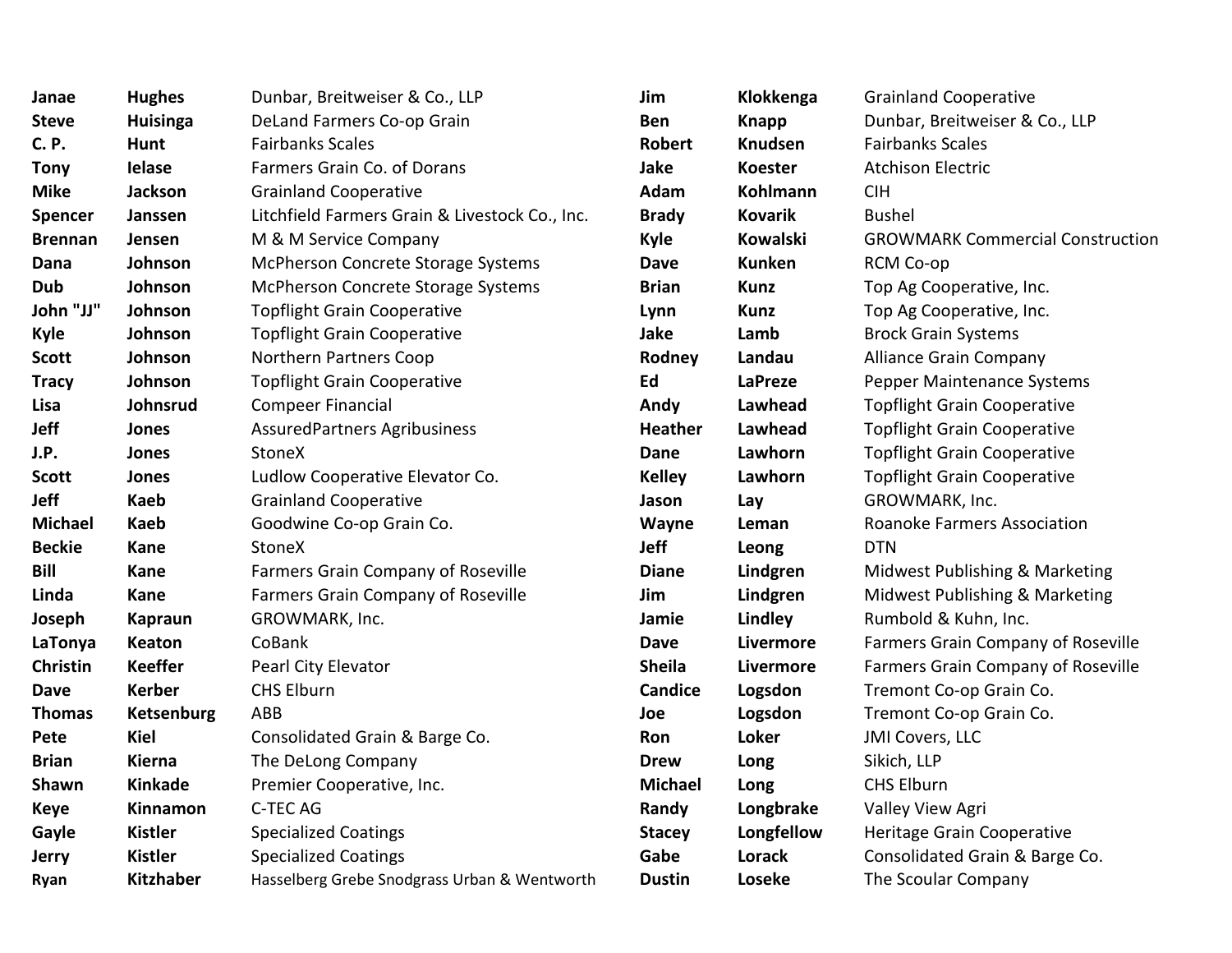| Marjie        | Loudenburg        | Rumbold & Kuhn, Inc.                        | Gage           | <b>Miller</b>   | University of Illinois                  |
|---------------|-------------------|---------------------------------------------|----------------|-----------------|-----------------------------------------|
| Luke          | Lovgren           | Illinois State University                   | Lori           | <b>Miller</b>   | <b>Grainland Cooperative</b>            |
| Bob           | Luitjohan         |                                             | Grant          | <b>Minssen</b>  | University of Illinois                  |
| Matt          | <b>Lurkins</b>    | GROWMARK, Inc.                              | Lee            | <b>Moore</b>    | Farmers Grain Company of Roseville      |
| Bob           | <b>Magarity</b>   | <b>Automated Electric and Service</b>       | <b>Todd</b>    | <b>Morey</b>    | AGI                                     |
| Dan           | <b>Magarity</b>   | <b>Roanoke Farmers Association</b>          | <b>April</b>   | <b>Morgan</b>   | <b>Topflight Grain Cooperative</b>      |
| Aaron         | <b>Maher</b>      | Rumbold & Kuhn, Inc.                        | <b>Mike</b>    | <b>Morgan</b>   | <b>Topflight Grain Cooperative</b>      |
| Alan          | <b>Martell</b>    | <b>USI Insurance</b>                        | Adam           | <b>Moritz</b>   | <b>Alliance Grain Company</b>           |
| Gail          | <b>Martin</b>     | Nostaw Inc.                                 | Jamison        | <b>Mosley</b>   | <b>Compeer Financial</b>                |
| Greg          | <b>Martinelli</b> | Ag Sales Professionals                      | Peter          | <b>Mougey</b>   | Constellation                           |
| Jeff          | <b>Mauck</b>      | <b>ADM Grain Company</b>                    | Pete           | <b>Mueller</b>  | FSS Inc.                                |
| Mark          | <b>Maxheimer</b>  | <b>Elkhart Grain Company</b>                | Gracie         | <b>Murphy</b>   | <b>Illinois Association FFA</b>         |
| Jason         | May               | Hrvyst                                      | <b>Matt</b>    | <b>Nesbitt</b>  | Valley View Agri                        |
| Jack          | <b>McCormick</b>  | GROWMARK, Inc.                              | <b>Dennis</b>  | <b>Neuhaus</b>  | GROWMARK, Inc.                          |
| Chris         | <b>McMillan</b>   | Rolfes @ Boone                              | <b>Craig</b>   | <b>Nichols</b>  | Painters USA                            |
| Todd          | <b>McTaggart</b>  | Evergreen FS, Inc.                          | <b>Matt</b>    | <b>Nichols</b>  | Painters USA                            |
| Austin        | <b>McWhorter</b>  | <b>Total Grain Marketing</b>                | <b>Matt</b>    | <b>Nolan</b>    | John Stewart & Associates               |
| Missy         |                   | Meentemeyer Top Ag Cooperative, Inc.        | <b>Richard</b> | <b>Noll</b>     | Valley View Agri                        |
| Steve         |                   | <b>Meentemeyer</b> Top Ag Cooperative, Inc. | George         | <b>Nord</b>     | <b>AssuredPartners Agribusiness</b>     |
| Thomas        | <b>Meierotto</b>  | R. J. O'Brien                               | Roxanne        | <b>Novak</b>    | Prairie Central Cooperative             |
| Joe           | <b>Meinhart</b>   | <b>Total Grain Marketing</b>                | <b>Mary</b>    | O'Connor        | Sikich, LLP                             |
| Ken           | <b>Meinhart</b>   | <b>Total Grain Marketing</b>                | Warren         | <b>Odekirk</b>  | <b>GROWMARK Commercial Construction</b> |
| John          | Meinhold          | <b>Bank of America/Merrill Lynch</b>        | <b>Troy</b>    | <b>Oehler</b>   | Grain Flo, Inc.                         |
| Steve         | <b>Meisch</b>     | <b>CHS Elburn</b>                           | Jay            | Ohnesorge       | <b>Total Grain Marketing</b>            |
| Steve         | <b>Meister</b>    | Koehl Bros                                  | <b>Mark</b>    | Olsen           | <b>Gamet Manufacturing</b>              |
| Mike          | <b>Merema</b>     | <b>GSI</b>                                  | Lauren         | Olson           | StoneX                                  |
| Kipp          | <b>Mershon</b>    | Prairie Land Millwright Services, Inc.      | James          | <b>Overbeck</b> | <b>Total Grain Marketing</b>            |
| <b>Carlie</b> | <b>Mettler</b>    | University of Illinois                      | Craig          | Pals            | Tick Tock Energy, Inc.                  |
| Adam          | <b>Meyer</b>      | Koehl Bros                                  | Andrew         | Paluska         | Cargill                                 |
| Bob           | <b>Mickey</b>     | Central Grain Co.                           | <b>Jerry</b>   | Pankow          | Central Illinois Scale Co.              |
| Dan           | <b>Mickey</b>     | Central Grain Co.                           | Jason          | <b>Parker</b>   | <b>Fairbanks Scales</b>                 |
| Albert        | <b>Middeke</b>    | Arnco Safety, LLC                           | Andy           | <b>Parsons</b>  | <b>Topflight Grain Cooperative</b>      |
| Samantha      | <b>Mies</b>       | Kansas State University                     | <b>Drew</b>    | Partain         | Ladd Elevator Company                   |
| Jeff          | <b>Miller</b>     | Grain Journal                               | John           | Pastore         | <b>Compeer Financial</b>                |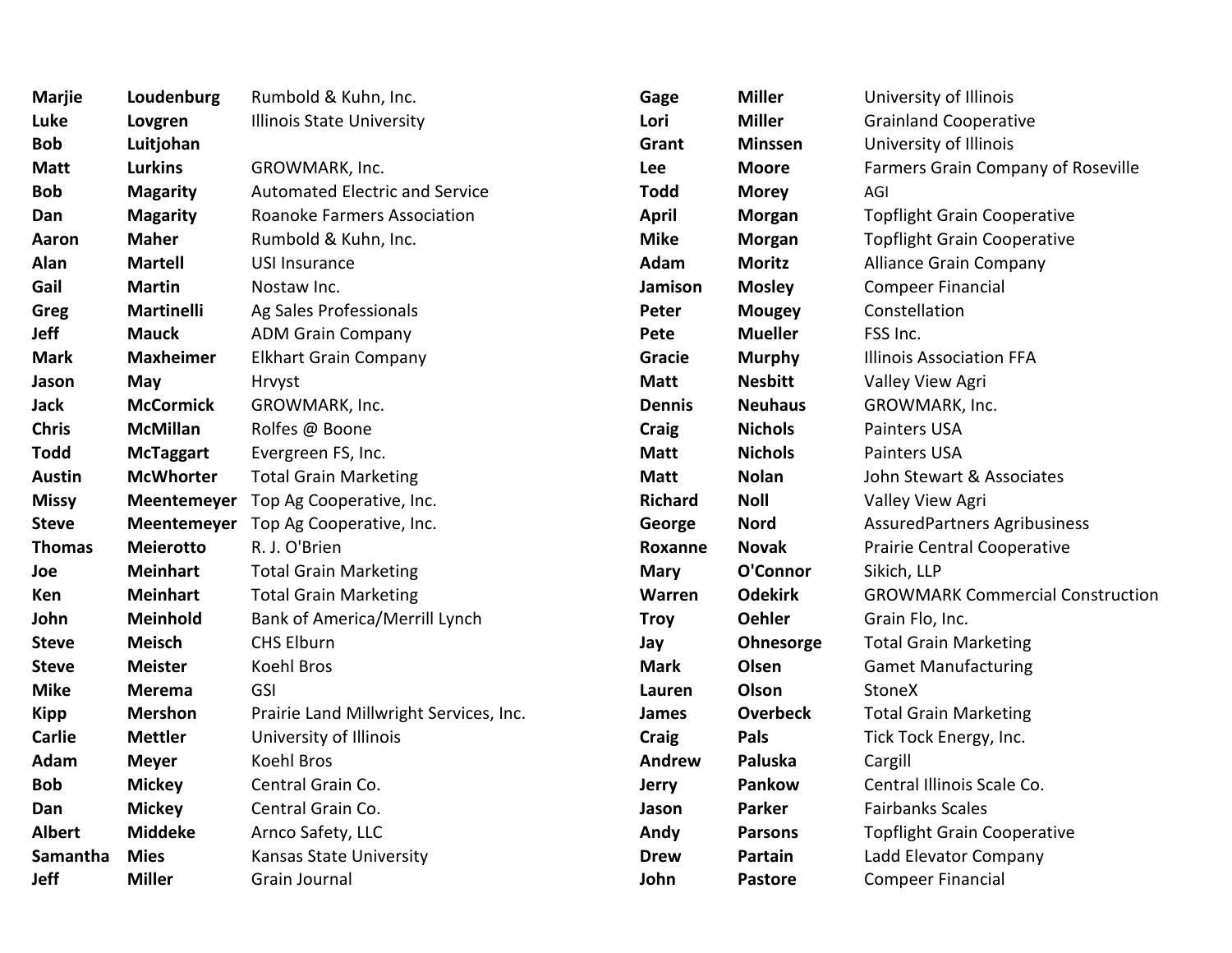| Joshua          | <b>Patience</b> | R. J. O'Brien                          | <b>Mark</b>    | <b>Rodruck</b>  | Gardiner + Company CPAs            |
|-----------------|-----------------|----------------------------------------|----------------|-----------------|------------------------------------|
| <b>Nate</b>     | <b>Pattee</b>   | Central States Enterprises, LLC        | <b>Dave</b>    | Roehm           | KDJ Sales & Service, Inc.          |
| <b>Brandon</b>  | Peterson        | <b>Peterson Potential LLC</b>          | Kent           | Rossmiller      | Dearwester Grain Services, Inc.    |
| <b>Bryan</b>    | Peterson        | Peterson Potential LLC                 | <b>Shelly</b>  | Rossmiller      | Dearwester Grain Services, Inc.    |
| lan             | <b>Peterson</b> | Raven Industries                       | <b>Dave</b>    | <b>Ruff</b>     | <b>Ruff Brothers Grain Company</b> |
| Tony            | Pezold          | A & J Construction of Central Illinois | <b>Brooke</b>  | Rumbold         | Rumbold & Kuhn, Inc.               |
| Danny           | <b>Phipps</b>   | Scheffel Boyle CPAs                    | <b>David</b>   | Rumbold         | Rumbold & Kuhn, Inc.               |
| <b>Dale</b>     | Plumer          | Heritage Grain Cooperative             | <b>Erick</b>   | Rumbold         | Rumbold & Kuhn, Inc.               |
| Julie           | Plumer          | Heritage Grain Cooperative             | Gregg          | Rumbold         | Rumbold & Kuhn, Inc.               |
| Eric            | Pollmann        | Ludlow Cooperative Elevator Co.        | <b>Heather</b> | Rumbold         | Rumbold & Kuhn, Inc.               |
| <b>Richard</b>  | Pongratz        | <b>ASI Industrial</b>                  | <b>Mark</b>    | Rumbold         | Rumbold & Kuhn, Inc.               |
| Lori            | <b>Potter</b>   | Software Solutions Integrated, LLC     | <b>Mike</b>    | Rumbold         | Rumbold & Kuhn, Inc.               |
| <b>Mike</b>     | <b>Powers</b>   | Central Illinois Scale Co.             | <b>Nick</b>    | Rumbold         | Rumbold & Kuhn, Inc.               |
| <b>Michael</b>  | Prachar         | Tri-States Grain Conditioning Inc.     | Paige          | Rumbold         | Rumbold & Kuhn, Inc.               |
| Terry           | <b>Probst</b>   | <b>Total Grain Marketing</b>           | <b>Sheila</b>  | Rumbold         | Rumbold & Kuhn, Inc.               |
| Katie           | Rader           | GROWMARK, Inc.                         | Susan          | Runyon          | Seedburo Equipment Co.             |
| <b>Dave</b>     | Ragan           | Ragan & Associates, Inc.               | <b>Tom</b>     | Runyon          | Seedburo Equipment Co.             |
| Philip          | Ramsel          | Pearl City Elevator                    | <b>Mica</b>    | <b>Rust</b>     | Southern IL Scale                  |
| Jeff            | Randolph        | Sikich, LLP                            | <b>Belinda</b> | <b>Rust</b>     | Ludlow Cooperative Elevator Co.    |
| Jeff            | Redman          | <b>Total Grain Marketing</b>           | <b>Myron</b>   | <b>Rust</b>     | Ludlow Cooperative Elevator Co.    |
| Jim             | <b>Reed</b>     | DeLand Farmers Co-op Grain             | Jon            | <b>Rux</b>      | Tapco, Inc.                        |
| <b>Shalene</b>  | <b>Reeves</b>   | MID-CO COMMODITIES, INC.               | Andrea         | <b>Rygelski</b> | CoBank                             |
| <b>Taysha</b>   | <b>Reitzel</b>  | <b>DTN</b>                             | <b>Brandon</b> | Sancken         | Prairie Central Cooperative        |
| Kevin           | <b>Remmers</b>  | <b>Roanoke Farmers Association</b>     | Julie          | Sancken         | Prairie Central Cooperative        |
| Carmel          | Rhoda           | Prairie Central Cooperative            | Dan            | Saniti          | Electro-Sensors, Inc.              |
| Rodney          | Rhoda           | <b>Prairie Central Cooperative</b>     | <b>Taylor</b>  | <b>Sauder</b>   | <b>Advance Trading</b>             |
| <b>Trevor</b>   | <b>Richards</b> | CompuWeigh Corporation                 | <b>Trent</b>   | <b>Sauder</b>   | Advance Trading, Inc.              |
| Tim             | <b>Ricks</b>    | Grain Flo, Inc.                        | <b>Travis</b>  | <b>Sayers</b>   | <b>ADM Grain Company</b>           |
| Kevin           | <b>Riesberg</b> | R. J. O'Brien                          | <b>Tyler</b>   | <b>Sayers</b>   | <b>ADM Grain Company</b>           |
| Jason           | <b>Risley</b>   | Premier Cooperative, Inc.              | <b>Drew</b>    | <b>Schafer</b>  | Canary Systems Inc.                |
| <b>Kathleen</b> | <b>Roberts</b>  | CoBank                                 | <b>David</b>   | <b>Schahl</b>   | <b>CLA</b>                         |
| Ruth            | Robinson        | SmithAmundsen LLC                      | <b>Austin</b>  | <b>Schenkel</b> | <b>Ruff Brothers Grain</b>         |
| Austin          | Robinson        | <b>Total Grain Marketing</b>           | Jonathan       | <b>Schertz</b>  | <b>Grainland Cooperative</b>       |
| Matt            | Robinson        | <b>Alliance Grain Company</b>          | <b>Nate</b>    | <b>Schick</b>   | <b>Roanoke Farmers Association</b> |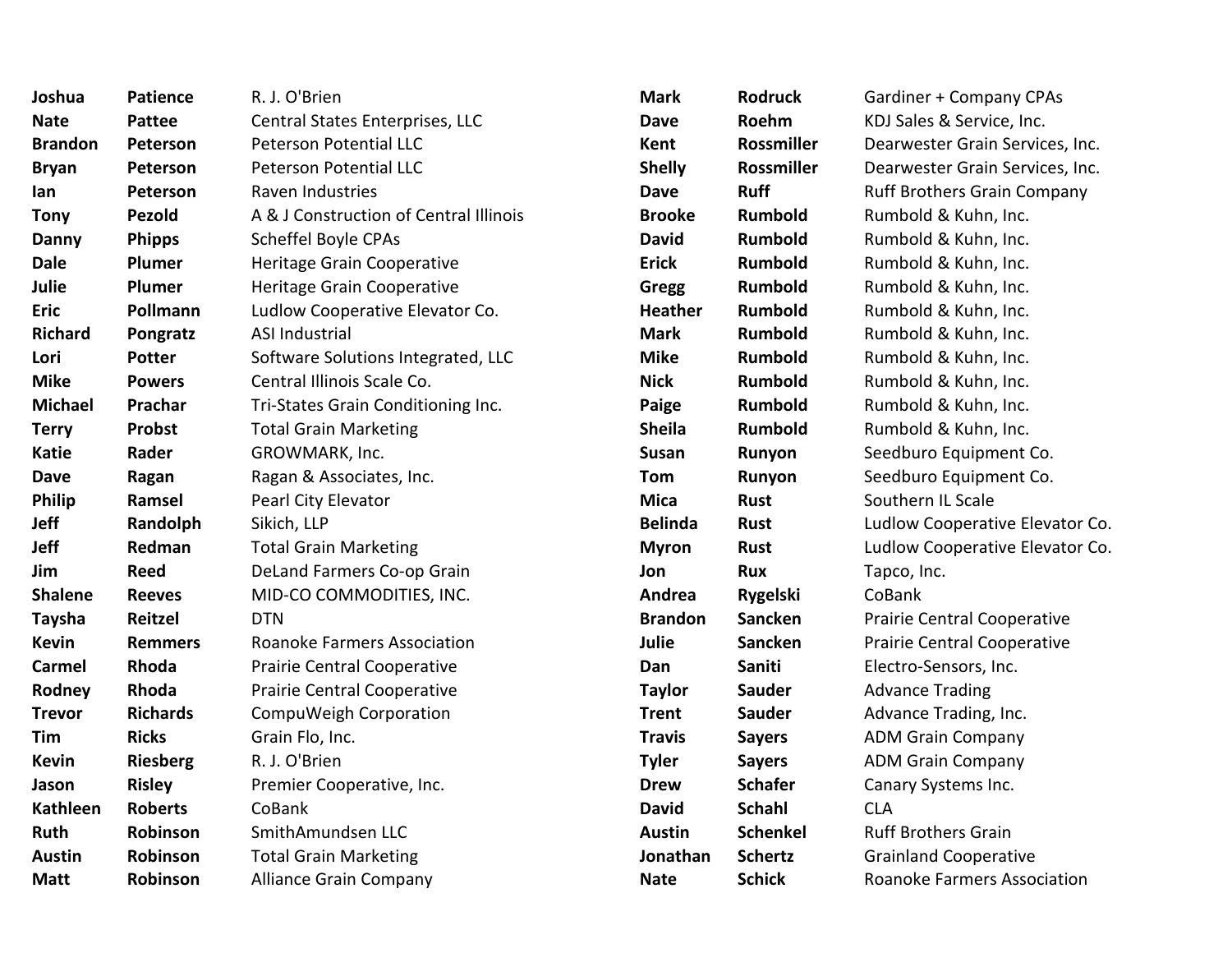| <b>Brian</b>  | <b>Schieber</b>    | <b>Grainland Cooperative</b>        | Jamie          | <b>Stein</b>      | <b>Alliance Grain Company</b>             |
|---------------|--------------------|-------------------------------------|----------------|-------------------|-------------------------------------------|
| Amber         | <b>Schiffbauer</b> | <b>Grainland Cooperative</b>        | Kathy          | <b>Steinberg</b>  | <b>Topflight Grain Cooperative</b>        |
| Josh          | Schmidgall         | KDJ Sales & Service, Inc.           | <b>Todd</b>    | <b>Steinberg</b>  | <b>Topflight Grain Cooperative</b>        |
| Jake          | Schoon             | <b>USI Insurance</b>                | Alan           | <b>Steiner</b>    | Hoffmann, Inc.                            |
| <b>Chris</b>  | Schrementi         | <b>AssuredPartners Agribusiness</b> | Jay            | <b>Stinauer</b>   | 4B Components, Ltd.                       |
| Roy           | <b>Schroeder</b>   | Electro-Sensors, Inc.               | <b>Cole</b>    | <b>Stock</b>      | Western Grain Marketing, LLC              |
| <b>Brad</b>   | <b>Schuette</b>    | Stanford Grain Co.                  | Laura          | <b>Stollard</b>   | <b>Prairie Central Cooperative</b>        |
| <b>Dylan</b>  | Schulenberg        | Triangle Insurance Company, Inc.    | Amey           | <b>Stortzum</b>   | Homefield Energy                          |
| Terri         | <b>Schuler</b>     | CoBank                              | <b>Allen</b>   | <b>Stow</b>       | Ludlow Cooperative Elevator Co.           |
| <b>Barb</b>   | Schumacher         | Ludlow Cooperative Elevator Co.     | <b>Billie</b>  | <b>Stow</b>       | Ludlow Cooperative Elevator Co.           |
| Dan           | Schumacher         | Ludlow Cooperative Elevator Co.     | Jonathan       | <b>Strader</b>    | <b>Decatur Aeration</b>                   |
| <b>Mark</b>   | <b>Schwab</b>      | <b>EXTRON AgTECT</b>                | <b>Mike</b>    | <b>Strader</b>    | <b>Decatur Aeration</b>                   |
| <b>Mona</b>   | Seaman             | Ludlow Cooperative Elevator Co.     | <b>Nancy</b>   | <b>Stratinsky</b> | <b>Central Life Sciences</b>              |
| Paul          | Seaman             | Ludlow Cooperative Elevator Co.     | Bill           | <b>Streeter</b>   | Hasselberg Grebe Snodgrass Urban & Wentwo |
| Suzi          | <b>Seaton</b>      | Scheffel Boyle CPAs                 | <b>Bryce</b>   | <b>Stremming</b>  | MID-CO COMMODITIES, INC.                  |
| <b>Steve</b>  | <b>Sebade</b>      | Commerce Bank                       | <b>Scott</b>   | <b>Strickland</b> | Consolidated Grain and Barge Co.          |
| <b>Chris</b>  | <b>Seegers</b>     | The DeLong Company                  | <b>Brody</b>   | <b>Strong</b>     | <b>Strong Elevator Service, LLC</b>       |
| <b>Matt</b>   | Seiboldt           | Ingredion Incorporated              | <b>Kevin</b>   | <b>Strong</b>     | <b>Strong Elevator Service, LLC</b>       |
| Jaton         | <b>Shaffer</b>     | <b>Illinois Association FFA</b>     | Curt           | <b>Strubhar</b>   | Advance Trading, Inc.                     |
| <b>Rob</b>    | <b>Shaffer</b>     | <b>Roanoke Farmers Association</b>  | <b>Hobart</b>  | <b>Stutt</b>      | <b>River Valley Cooperative</b>           |
| <b>Mike</b>   | <b>Shawver</b>     | <b>CIH</b>                          | Sarah          | <b>Stutt</b>      | <b>River Valley Cooperative</b>           |
| <b>Mike</b>   | Sherman            | <b>Compeer Financial</b>            | <b>Bob</b>     | <b>Sullivan</b>   | Farmers Grain Company of Roseville        |
| <b>Addie</b>  | <b>Shotts</b>      | Gradable a FBN Company              | <b>Ben</b>     | Swanson           | Consolidated Grain & Barge Co.            |
| Cassie        | Siedentop          | Prairie Creek Grain Co., Inc.       | <b>Scott</b>   |                   | Swartzendruber Commerce Bank              |
| <b>Chris</b>  | Sill               | Homefield Energy                    | Carl           | Swisher           | 4B Components, Ltd.                       |
| <b>Dillan</b> | Sirbaugh           | AGI                                 | <b>Katie</b>   | Swofford          | Advance Trading, Inc.                     |
| Kyle          | Smith              | Triangle Insurance Company, Inc.    | Tami           | <b>Tammeus</b>    | <b>Grainland Cooperative</b>              |
| Charlie       | Smith              | <b>ADM Grain Company</b>            | Grant          | <b>Taylor</b>     | <b>Fairbanks Scales</b>                   |
| <b>Mark</b>   | Snider             | <b>ADM Grain Company</b>            | <b>Madison</b> | <b>Thomas</b>     | Lincoln Land Community College            |
| Joe           | Solinger           | <b>Bushel</b>                       | Joe            | Thompson          |                                           |
| Kent          | <b>Sorrells</b>    | Sorrells Elevator                   | Jay            | <b>Timmons</b>    | DeLand Farmers Co-op Grain                |
| <b>Mike</b>   | Spillum            | AGI                                 | Jason          | <b>Tomkinson</b>  | <b>CLA</b>                                |
| Wendy         | <b>Stabler</b>     | <b>Standard Electric Supply</b>     | <b>Kyle</b>    | <b>Tompkins</b>   | Hasselberg Grebe Snodgrass Urban & Wentwo |
| Lucas         | <b>Stark</b>       | <b>Consolidated Grain and Barge</b> | Sam            | <b>Trainor</b>    | Advance Trading, Inc.                     |